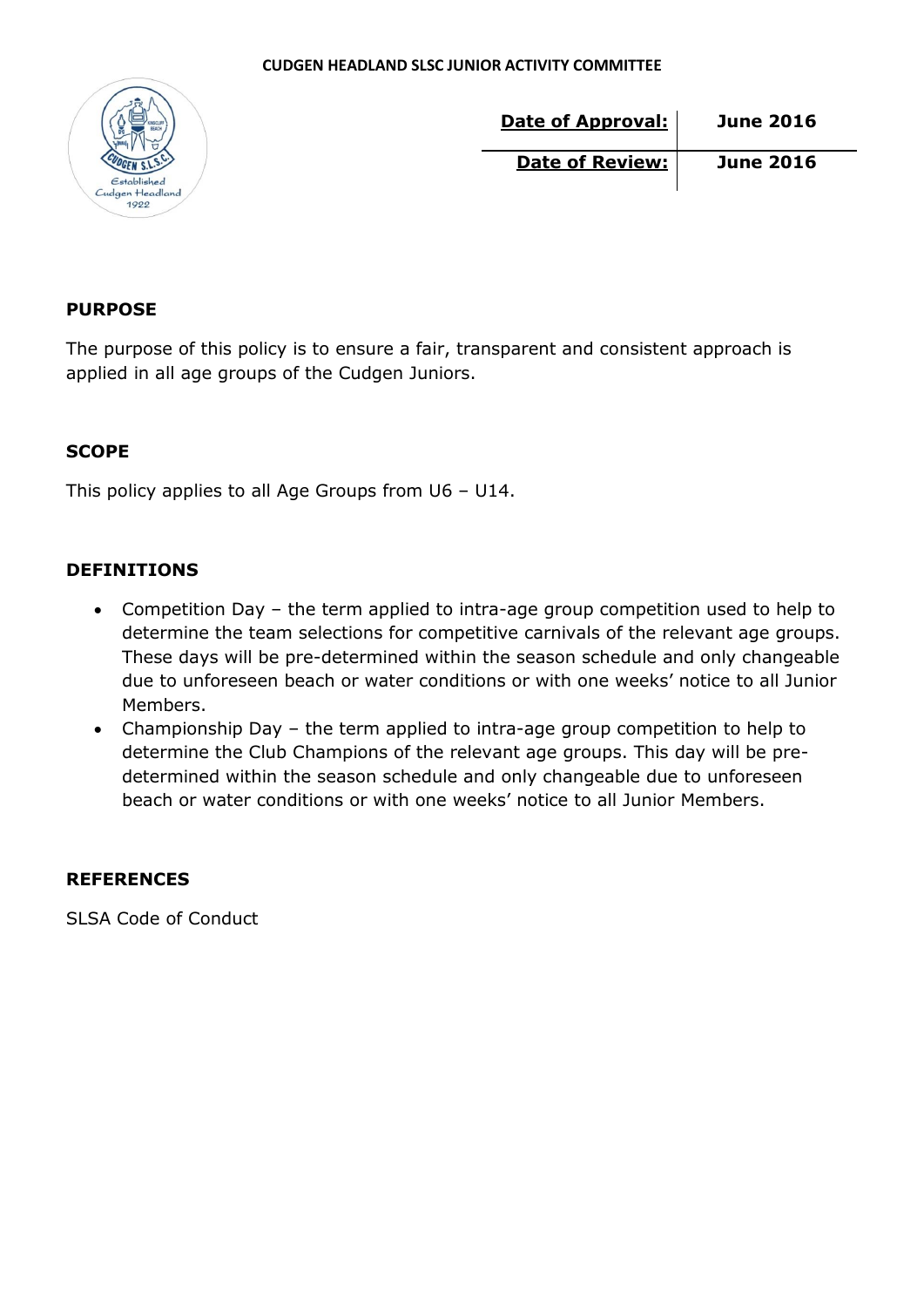

# **1. COMPETITION DAY**

### **PURPOSE**

The purpose of this to determine team selection for the respective age group ( $U8 - U14$ ) Age groups of the Cudgen Juniors.

### **SCOPE**

This policy applies to all Age Groups from U8 – U14.

*Note – U6 and U7 Awards are allocated on participation during the season and not aligned to competitive results.*

### **RESPONSIBILITES**

CHSLSC Age Managers – hold responsibility for ensuring the principles of this policy are applied fairly and equitably for their respective age group and ensure competition results are recorded and submitted to the Competition Day Recorders in an accurate and timely manner.

Competition Day Recorders - The Recorders are responsible for printing off the sheets for the Age Managers to use ahead of each competition day and for accurate and timely compilation of results.

### **PRINCIPLES**

- Competition days to be determined and included in the season schedule / calendar as approved by the CHSLSC JAC prior to each season's commencement. A standard season will aspire to include two Competition days however the actual number of days will be determined by the carnival schedule for the season and the beach conditions occurring on any particular competition day.
- There will be two competition days and it is compulsory for all age groups to attend.
- The events for female and males participants in each relevant age group will be;

| U8     | U9     | U10    | U11    | U12    | U13    | U14    |
|--------|--------|--------|--------|--------|--------|--------|
| Beach  | Beach  | Beach  | Beach  | Beach  | Beach  | Beach  |
| Sprint | Sprint | Sprint | Sprint | Sprint | Sprint | Sprint |
| Flags  | Flags  | Flags  | Flags  | Flags  | Flags  | Flags  |
| Wade   | Swim   | Swim   | Swim   | Swim   | Swim   | Swim   |
|        | Board  | Board  | Board  | Board  | Board  | Board  |
|        | Paddle | Paddle | Paddle | Paddle | Paddle | Paddle |
|        |        |        |        |        |        |        |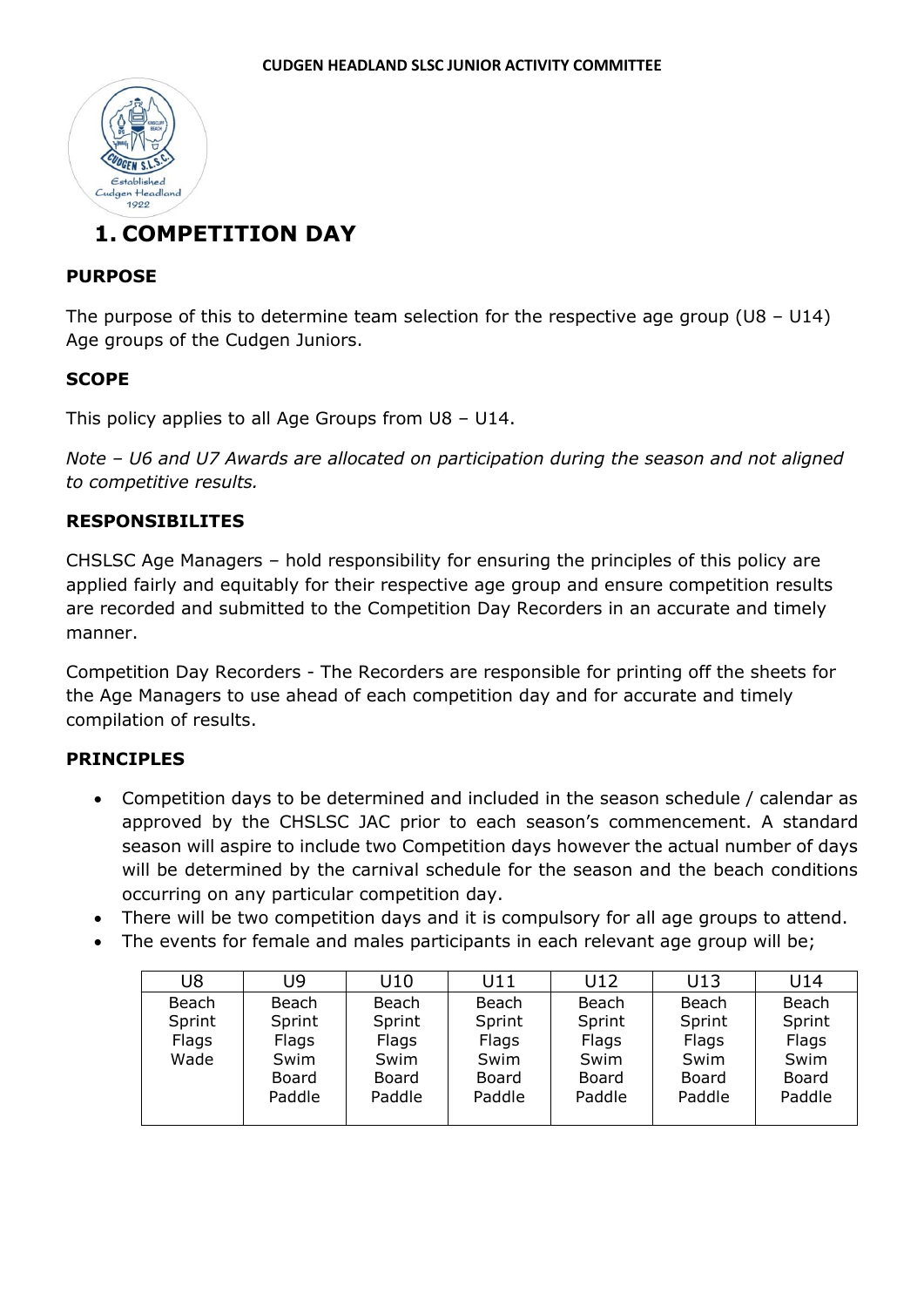

- The '*Nipper Scorecard and Team Selection*' spread sheet will be adopted to record all information.
- This scorecard will be read only for the Age Managers and the Team Manager. The competition recorders will have full access to the unlocked cells to input information. The Competition Recorders will also be responsible for printing off the sheets for the Age Managers to use.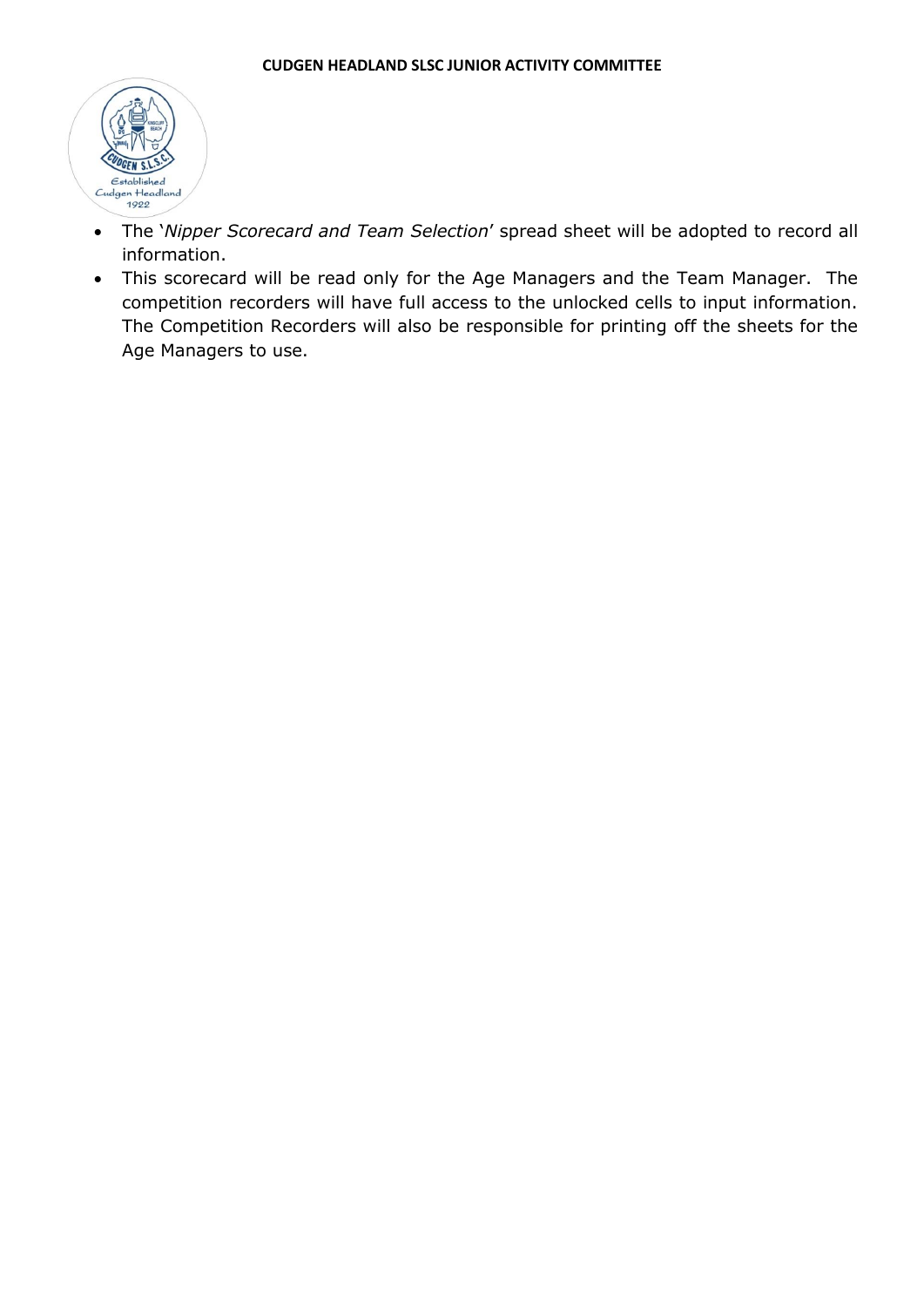

# **2. CLUB CHAMPION DAY**

### **PURPOSE**

The purpose of this policy is to determine the respective age group (U8 – U14) Female and Male Club Day Champions.

### **SCOPE**

This policy applies to all Age Groups from U8 – U14.

*Note – U6 and U7 Awards are allocated on participation during the season and not aligned to competitive results.*

### **RESPONSIBILITES**

CHSLSC Age Managers – hold responsibility for ensuring the principles of this policy are applied fairly and equitably for their respective age group and ensure competition results are recorded and submitted to the Championship Day recorders in an accurate and timely manner.

Championship Day Recorder - The Recorders are responsible for printing off the sheets for the Age Managers to use ahead of the Championship day and for accurate and timely compilation of results.

### **PRINCIPLES**

- Championship day is to be determined and included in the season schedule/calendar as approved by the CHSLSC JAC prior to each season's commencement. A standard season will aspire to include one Championship Day however it will be determined by the carnival schedule for the season and the beach conditions occurring on any particular Championship day.
- The Championship day is not compulsory for all nippers to attend but attendance is encouraged.
- The events for female and males participants in each relevant age group will be;

| U8     | U9     | U10    | U11    | U12    | U13    | U14    |
|--------|--------|--------|--------|--------|--------|--------|
| Beach  | Beach  | Beach  | Beach  | Beach  | Beach  | Beach  |
| Sprint | Sprint | Sprint | Sprint | Sprint | Sprint | Sprint |
| Flags  | Flags  | Flags  | Flags  | Flags  | Flags  | Flags  |
| Wade   | Swim   | Swim   | Swim   | Swim   | Swim   | Swim   |
|        | Board  | Board  | Board  | Board  | Board  | Board  |
|        | Paddle | Paddle | Paddle | Paddle | Paddle | Paddle |
|        |        |        |        |        |        |        |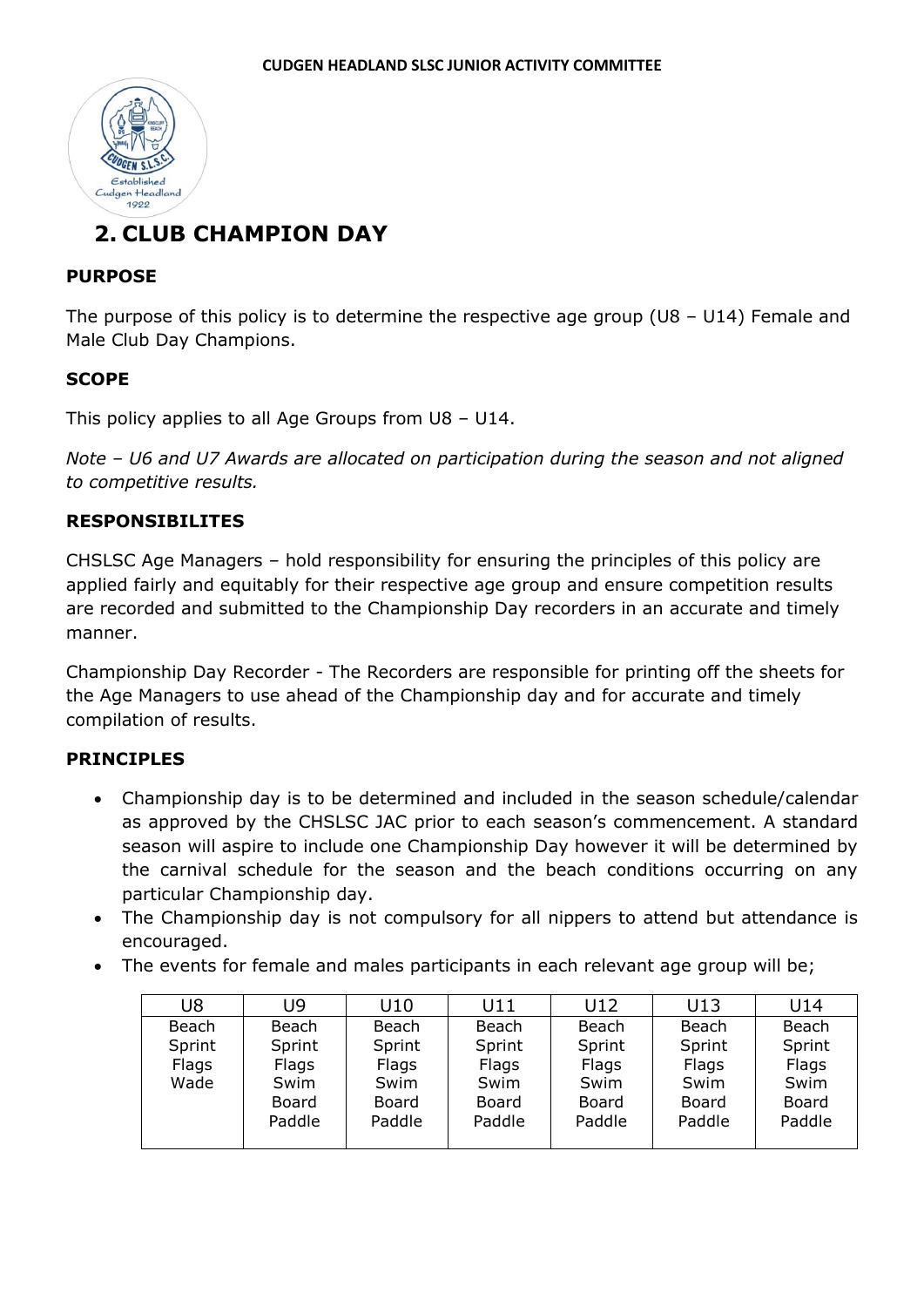

- The '*Nipper Scorecard'* spread sheet will be adopted to record all information.
- This scorecard will be read only for the Age Managers and JAC Exec. The Championship Day Recorders will have full access to the unlocked cells to input information. The Championship Day Recorders will also be responsible for printing off the sheets for the Age Managers to use.
- All competitor results will be recorded. The competitor with the lowest amount of points on the day will be the winner. If a competitor does not contest any one events they will be given the last place score in that event. If there is a tie, competitor with highest individual places is the winner.
- Ironman event will be run separate to the Championship Day Events and will not be included in the results.

### **CLUB DAY CHAMPION AWARDS**

- Number: 6 x each group: U8 to U 14(Male  $1<sup>st</sup>/2<sup>nd</sup>/3rd$ , Female  $1<sup>st</sup>/2<sup>nd</sup>/3rd$ )
- Age Group: U8 –U 14
- Criteria: Most points on Club Championship Day (Excluding Iron)
- Selector: Club Champion Day Convenor

# **3. TEAM SELECTION**

### **PURPOSE**

The purpose of this policy is to determine representation within Cudgen Juniors teams for carnivals.

### **SCOPE**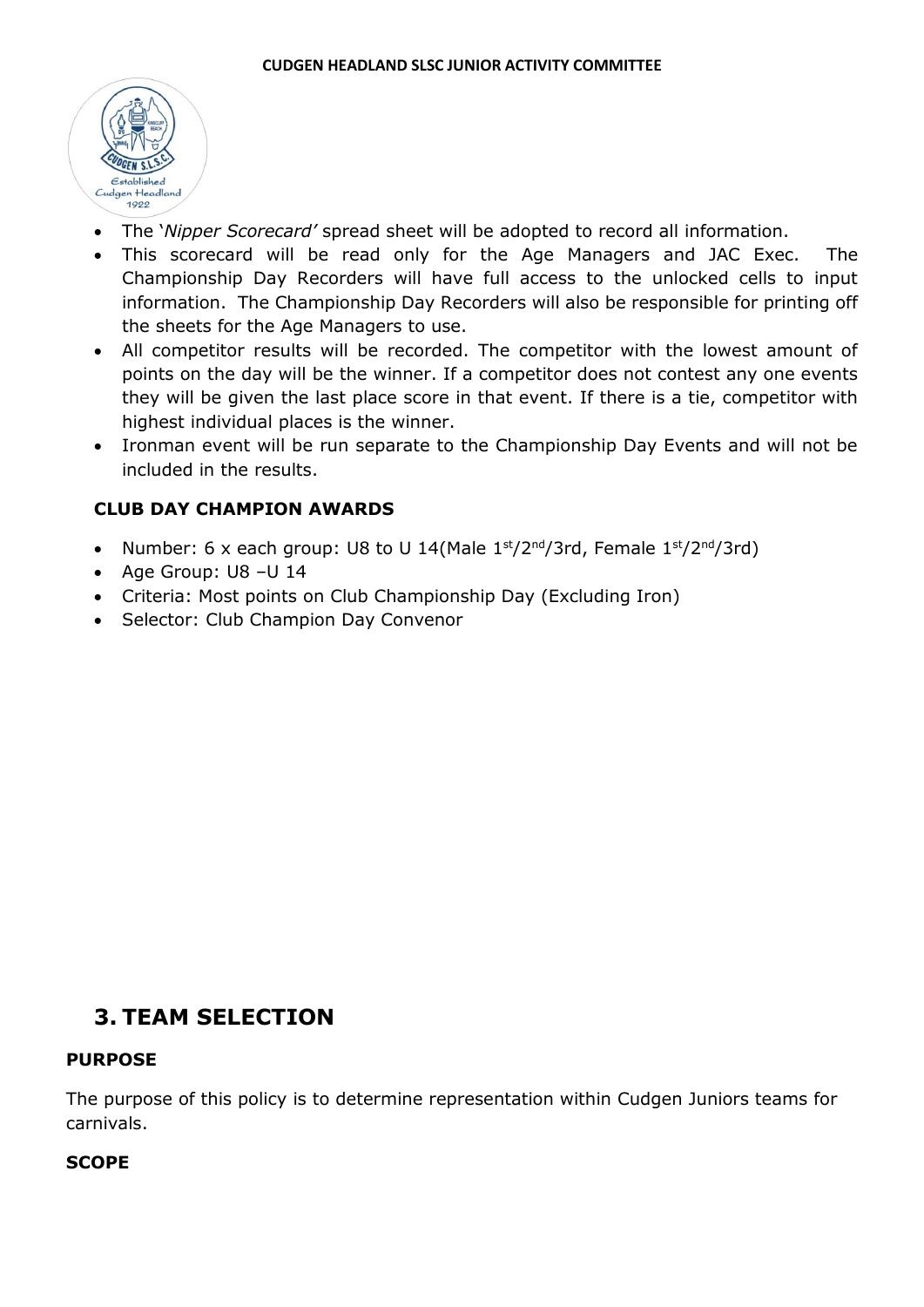

This policy applies to all Age Groups from U8 – U14.

### **RESPONSIBILITES**

CHSLSC Age Managers – hold responsibility for ensuring the principles of this policy are applied fairly and equitably for their respective age group and ensure competition results are recorded and submitted to the Recorders in an accurate and timely manner.

### **PRINCIPLES**

- Carnivals are divided into "Non Championship**"** and "Championship Carnivals". Championship Carnivals include FNC Branch Championships, NSW Country Titles, NSW State Titles and other "Championship" or "Title" designated carnivals. Other carnivals held within the FNC Branch will be deemed "Non Championship" events where full club participation is encouraged.
- "All competitors are free to nominate for individual events as they see fit. These nominations will be accepted and supported as submitted, however, if the relevant Coach/Director/Team Manger has a concern with the individual's health or safety arising from any nomination, they have a duty of care to discuss these concerns directly with the competitor.
- Any competitor who nominates for individual events representing CHSLSC must make themselves available for team events at the same event. The competitor is, however, encouraged to nominate preferred events for which they wish to be considered and those they prefer not to be considered for. These are not binding nominations on the club and the teams selected by the relevant Team Manager / Coach/ Age Manger as the final decision maker. Once again, the Team Manager / Coach/ Age Manger has a duty of care to all competitors to select teams consistent with the best interest of all the individual competitors involved and will, as of course, consider the individual team preferences noted. They will particularly consider the workload and individual competitive aspirations of the competitors.
- Selection of participants for Championship Carnival team events will be determined by a ranking system which will be based on individual performance in all carnivals, competition and JAC activity days. All members must be informed (prior to the running of events) about which events are used in ranking.
- Teams will be posted on the notice board at least one week before Championship Carnivals.
- All members will be given the opportunity to participate in age appropriate team events at Non Championship carnivals. No member will miss the opportunity to compete in at least one team event at these participation carnivals. Members who miss selection for one event at one carnival will not miss selection for that event at the next carnival if they wish to compete. Our club philosophy is to provide equal participation for all members regardless of perceived or proven performance.
- Age Managers, Team Managers and, if necessary, the Club Coach will on the day of the carnival select teams based on the principles and spirit of the team selection policy.
- Younger members can make up a team in an older age group, if proficient, but not displace a member from that age group who wishes to compete.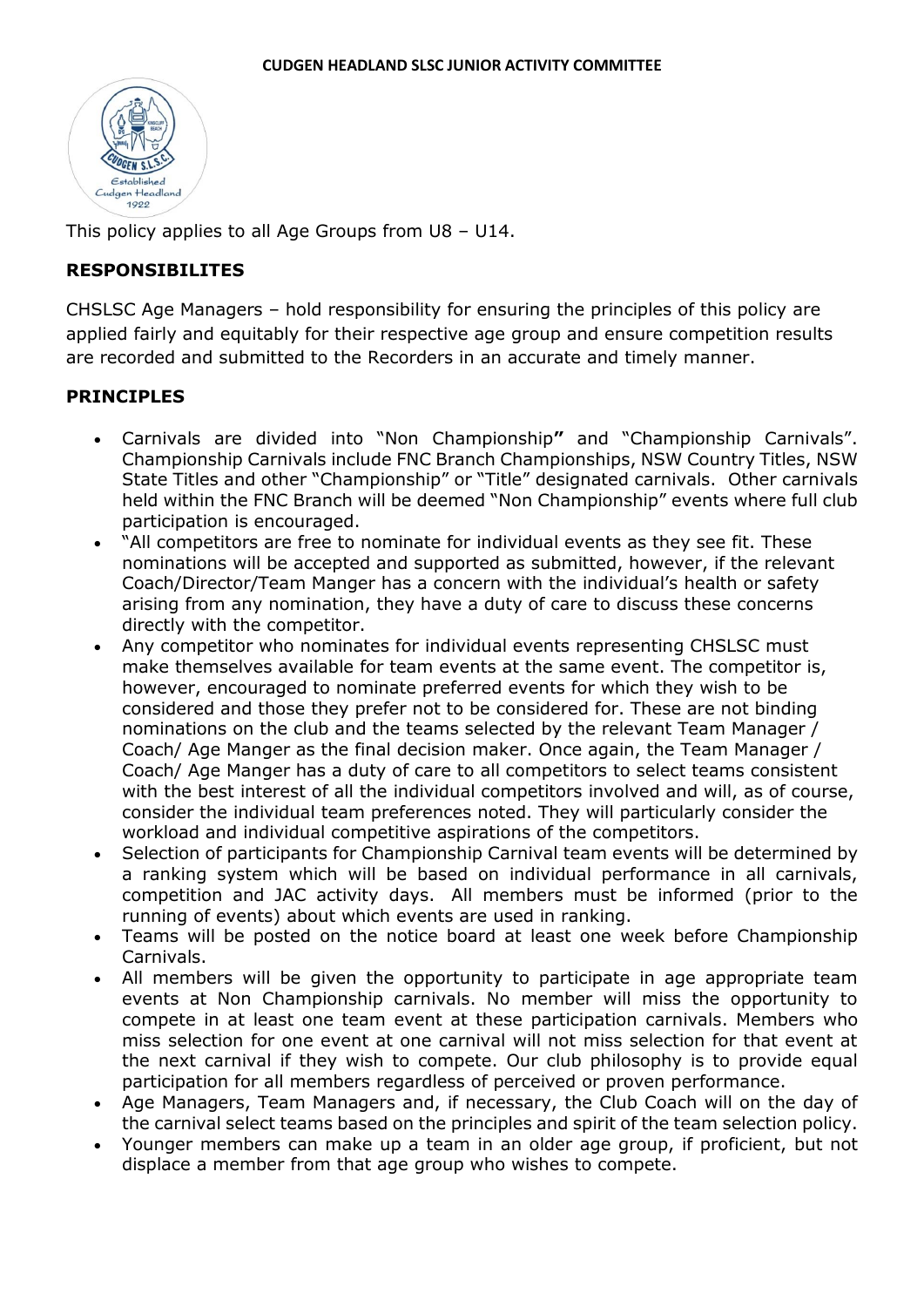

- All Age Relay runners will be selected as per "Championship Carnival" criteria.
- Board Rescue events are regarded as individual events and therefore not subject to the team selection policy.

### **TEAM SELECTION FOR UNDER 10'S AND BELOW**

Team selections for the under 10 and below ages groups shall be done by the relevant age manager/s and endorsed by the section panel, and will be to ensure each competitor has an equal opportunity to take part in a team event

#### **JAC SELECTION PANEL**

The JAC selectors (for under 11 to 14's) shall consist of:

- Age Manager
- The Head Nipper Coach
- The Team Manager

### **JAC TEAM SELECTION CRITERIA**

- To be eligible for team selection a Nipper must attend a minimum of 70% Nipper Activity Days prior to the closing date for nominations. Attendance at other Cudgen SLSC approved Nipper events (IE: carnivals) at the same time as a Nipper Sunday, will be counted as being in attendance on that day

#### **TEAM EVENT SELECTION PROCEDURE**

The age manager makes recommendations to the JAC selection panel. Individual results and performance is recorded and measured over the season to date from carnivals, club championships and training sessions, with this information the selection panel selects the team.

### **4. FINANCIAL SUPPORT APPLICATIONS**

#### **PURPOSE**

The purpose of this policy is to determine the financial support provided to individual Cudgen Juniors.

### **SCOPE**

This policy applies to all Age Groups from U8 – U14.

### **RESPONSIBILITES**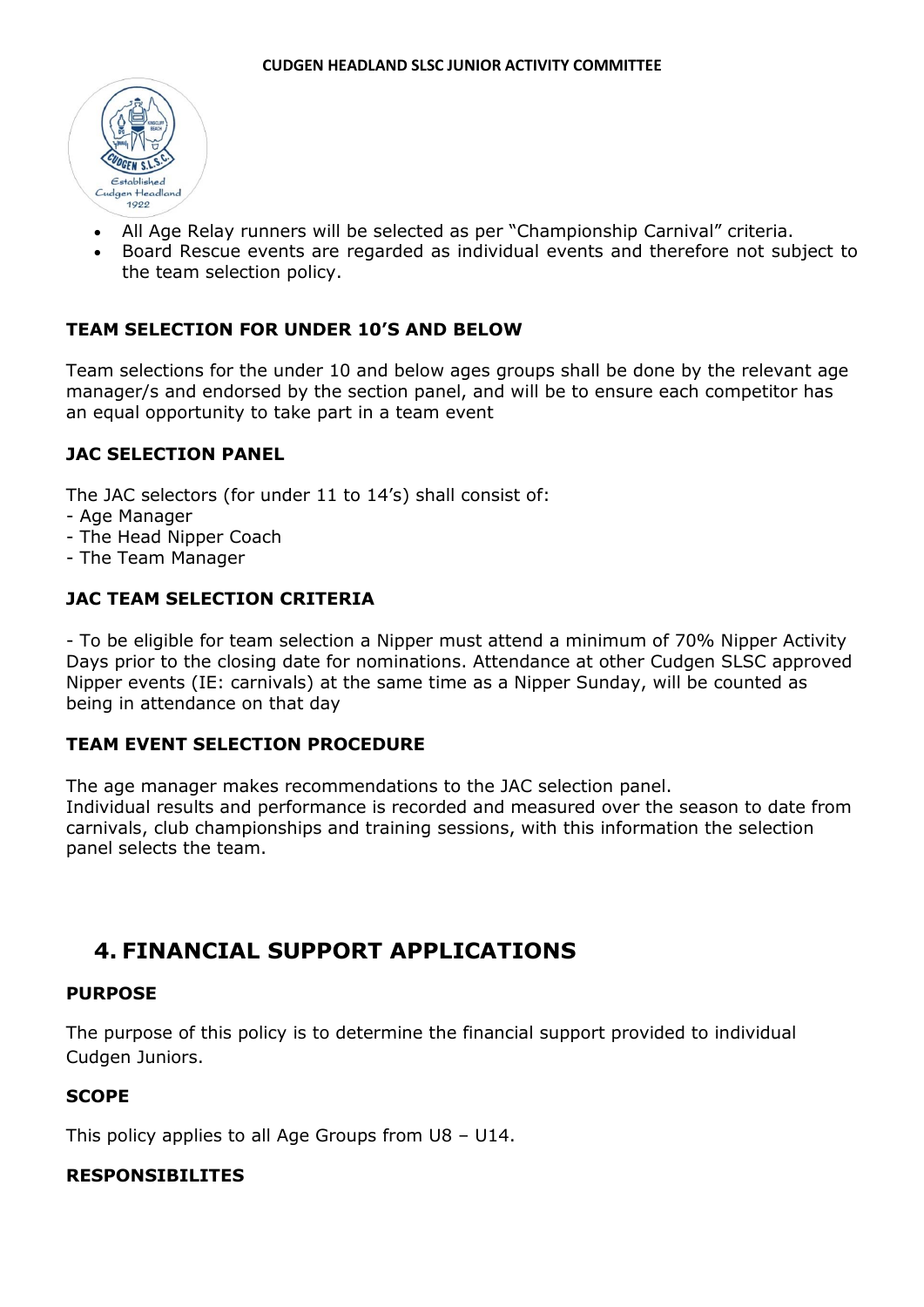

JAC Committee – hold responsibility for ensuring the principles of this policy are applied fairly and equitably for all Cudgen Junior members.

### **PRINCIPLES**

- All current junior members are eligible to apply for financial assistance to help fund their participation in SLS events and training camps.
- An application must be submitted either prior to the event or within two weeks of it occurring.
- Only JAC approved events will be considered for financial assistance
- The ability to provide assistance will be dependent on the financial position of the JAC budget.

### **JAC APPROVED EVENTS AND TRAINING CAMPS**

- Any event/training where a junior member is representing the Cudgen club
- Any event/training where a Cudgen junior member has been selected in a SLS NSW Team

# **5. END OF YEAR AWARDS**

### **PURPOSE**

The purpose of this policy is to ensure a fair, transparent and consistent approach is applied in determining the end of year awards to Cudgen Juniors.

### **Note: Eligibility for Awards requires a minimum of 70% attendance to Nipper Activity Days or any carnival that replaces a Nipper Activity Day.**

### **AWARDS**

**UNDER 6/7**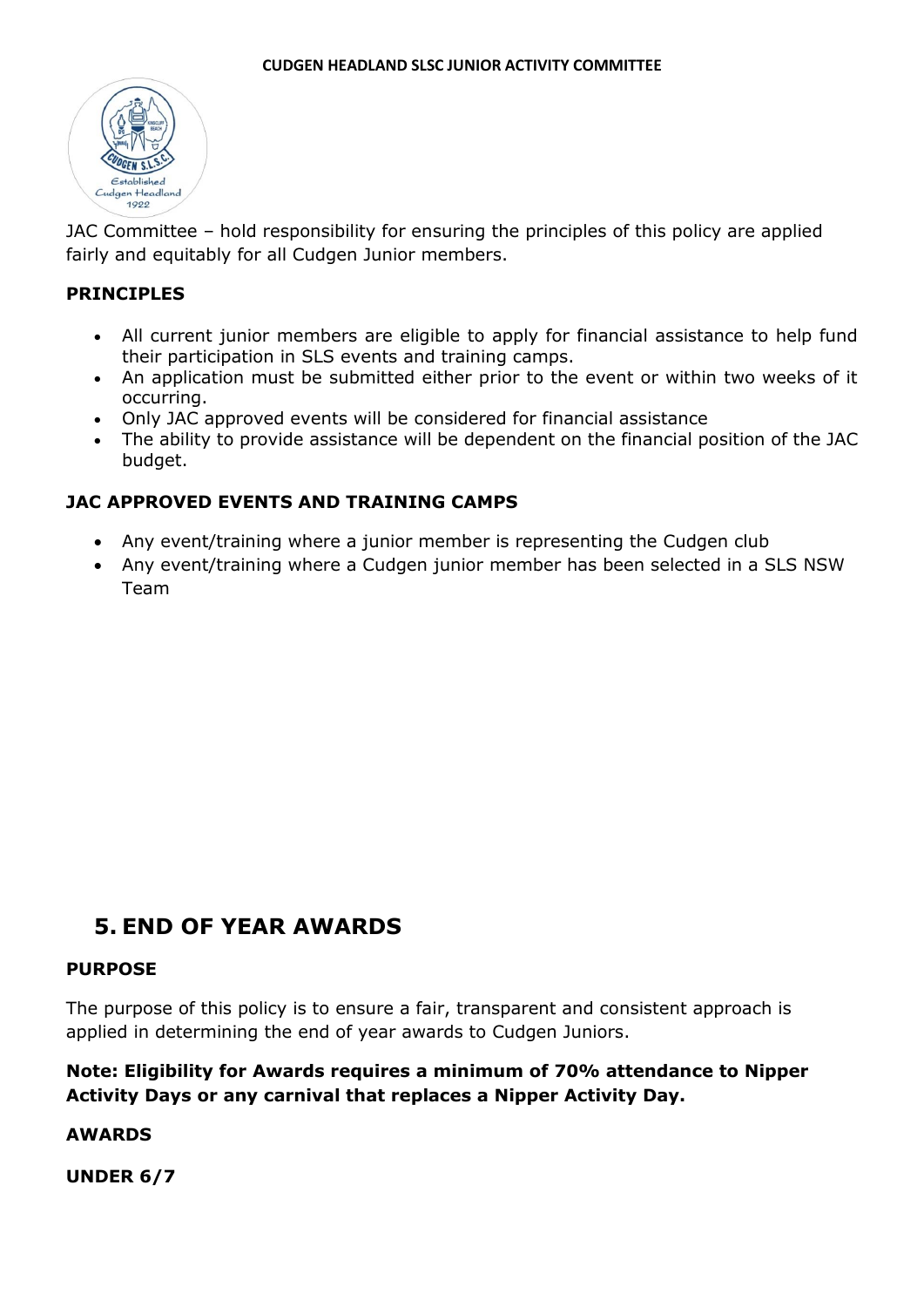

Number: All members of these groups receive a medal Age Group: U 6 and 7 Criteria: None Selector: Age Manager **PARTICIPATION AWARD**  Number: Any nipper who meets the criteria

Age group: U8 –U 14

Criteria: over 70 % attendances at Activity days and Carnivals combined.

Selector: Attendance officer

### **ENCOURAGEMENT AWARD**

Number: 2 x each age group

Age Group: U8 to U14

Criteria: Nippers who have given their best efforts each and every week

Selector: Age Managers

### **100% CARNIVAL ATTENDANCE**

Number: Any nipper who meets the criteria.

Age Group: U8 –U 14

Criteria: 100% attendance at all Carnivals

Selector: Team Manager

### **AGE CHAMPION**

Number: 6 x each group: U8 to U 14(Male  $1<sup>st</sup>/2<sup>nd</sup>/3rd$ , Female  $1<sup>st</sup>/2<sup>nd</sup>/3rd$ )

Age Group: U8 –U 14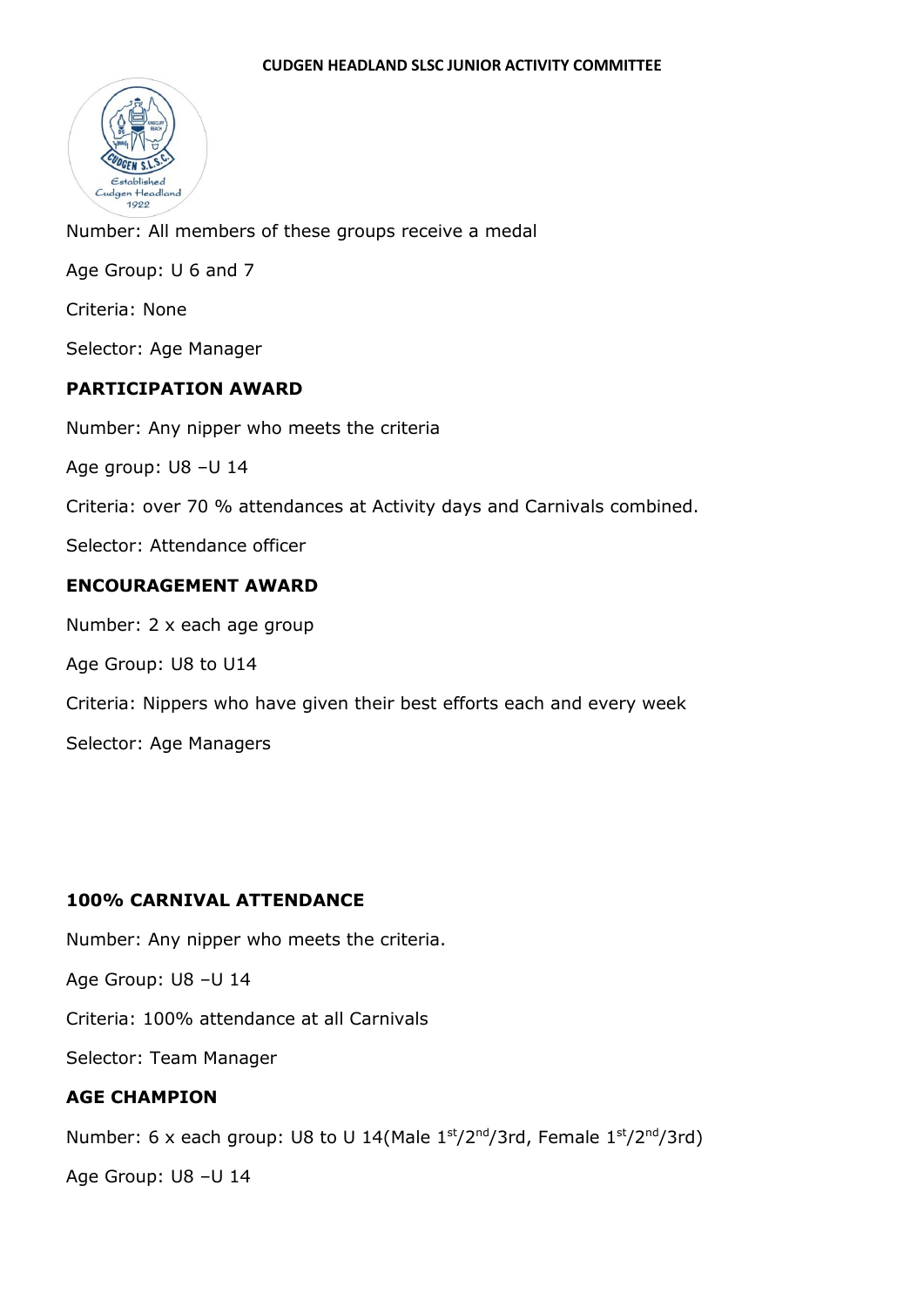

Criteria: Top competitive Nipper from each age group based on Carnival results.

Selector: Age Managers

### **IRON PERSON OF THE YEAR**

Number: 2 x each group: U9 to U 14(Male/Female)

Age Group: U11 –U 14

Criteria: Top Iron Person of the year from all competition carnivals and the club Championship Day combined.

Selector: Age Managers

#### **PERPETUAL AWARDS**

#### **BULMER AWARD**

Top Nipper from all age groups

Number: 1

Age Group: U8 –U 14

Criteria: involvement within the club/performance at representative level/achievements/leadership within junior nippers.

Selector: JAC Exec based on Age manager nominations

### **DIRECTOR'S AWARD**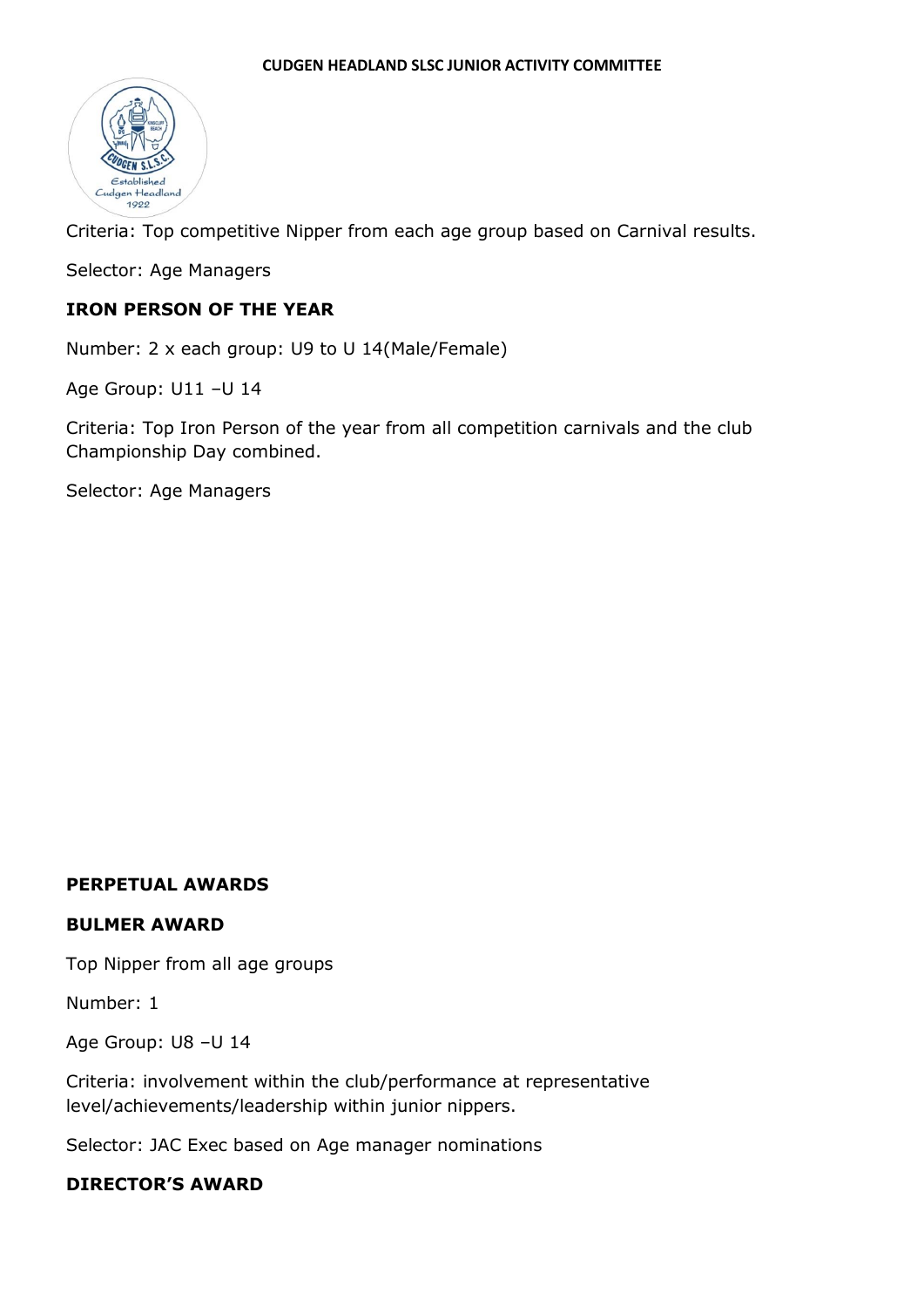

Number: 1

Age Group: all

Criteria: Based on vote by JAC Director and Vice Director

Selector: JAC Director and Vice Director

### **CLUB PERSON OF THE YEAR**

Number: 1

Age group: All

Criteria: Nipper who is the all-round club person supporting their age group and participating to the best of their ability in all areas of competition and club activities

Selector: JAC Exec Committee; Based on Age manager nominations.

### **EDDIE AND JOYCE BUCHANAN ENCOURAGEMENT AWARD**

Number: 1

Age Group: Generally U14 but can be awarded to an exceptional younger nipper

Criteria: Awarded to a nipper who has committed to continuing in the Surf Lifesaving Movement.

Selector: JAC Exec Committee; Based on Age manager nominations

# **Appendix 1**

# **APPLICATION FOR FINANCIAL SUPPORT**

**Cudgen Junior Name: Cudgen Junior Name: Cudgen Internal and Culture Culture Culture Culture Culture Culture Culture Culture Culture Culture Culture Culture Culture Culture Culture Culture Culture Culture Culture Cultu** 

**Parent/Guardian Name: \_\_\_\_\_\_\_\_\_\_\_\_\_\_\_\_\_\_\_\_\_\_\_\_\_\_\_\_\_\_\_\_\_\_\_\_\_\_\_\_\_\_\_\_\_**

**Contact Phone number:\_\_\_\_\_\_\_\_\_\_\_\_\_\_\_\_\_\_\_\_\_\_\_\_\_\_\_\_\_\_\_\_\_**

**Name of Event/Training Camp:\_\_\_\_\_\_\_\_\_\_\_\_\_\_\_\_\_\_\_\_\_\_\_\_\_\_\_\_\_\_\_\_\_\_\_\_\_\_\_\_**